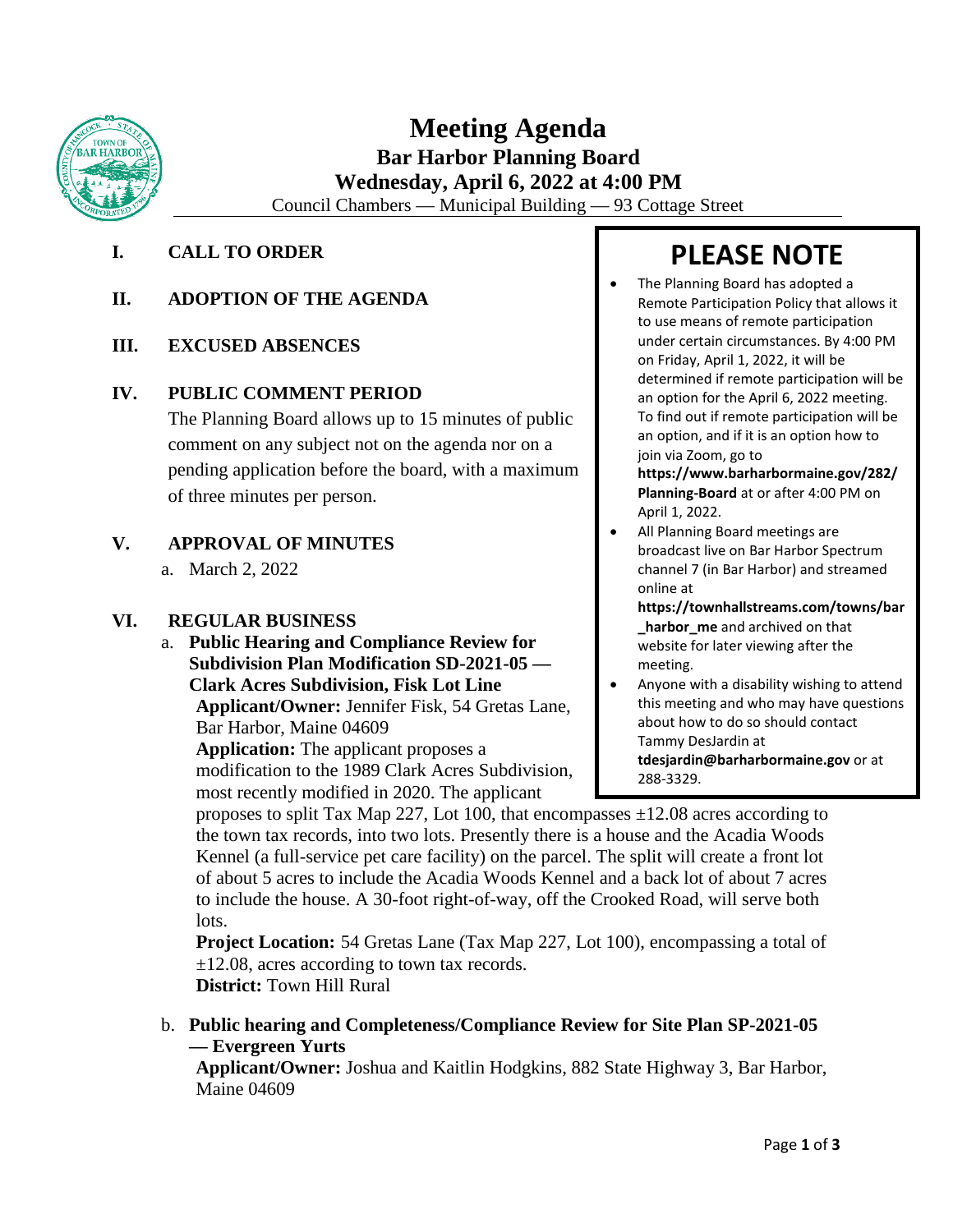**Application:** The applicant proposes to build eight, one-bedroom yurts with bathrooms, one common building with laundry, and recreational amenities. The existing driveway will be upgraded. A one-way loop will serve the yurts. **Project Location:**Off of State Highway 3 (Tax Map 206, Lot 61-2), encompassing a total of  $\pm 21.15$  acres according to town tax records **Districts:** Salisbury Cove Rural and Stream Protection

c. **Public Hearing and Completeness/Compliance Review for Site Plan SP-2022-01 — College of the Atlantic Student Housing**

**Applicant/Owner:** College of the Atlantic, C/O Bear Paul, 106 Eden Street, Bar Harbor, Maine 04609

**Application:** The applicant proposes to build a three-story building for student housing. The building will house a maximum of 50 students. The building will be connected to existing campus utilities and infrastructure. Several small outbuildings will be relocated/removed. The project is intended to meet the needs of the existing student/staff population, not to expand it.

**Project Location:** 105 Eden Street (Tax Map 101, Lot 5), encompassing a total of ±36.07 acres, according to town tax records.

**District:** Educational Institution

d. **Completeness Review for Site Plan SP-2022-02 — Bar Harbor Community Solar Applicant**: Bar Harbor Community Solar, LLC, 6 Balsam Circle, New Harbor, Maine 04554

**Owner**: Robert L. Mitchell Sr. and Jennifer Mitchell, 29 Beech Hill Crossroads, Mount Desert, Maine 04660

**Application**: To develop a large-scale (15 acres) ground-mounted solar energy system providing approximately 1.99 megawatts of power to the electrical grid. **Project Location**: Off of Knox Road (Tax Map 220, Lot 67), encompassing a total of ±57.5 acres, according to town tax records

**District**: Town Hill Rural District, Shoreland Limited Residential and Resource Protection

e. **Sketch Plan Review for Subdivision SD-2022-01 - Red House Farm Subdivision Applicant/Owner**: Finback on Cottage, LLC, C/O Michael Boland, P.O. Box 10, Bar Harbor, Maine 04609

**Application**: To subdivide a 27-acre lot into three (3), two-acre, single-family lots with a fourth, 21-acre lot to be retained by the owners.

**Project Location**: 16 Hadley Point Road (Tax Map 202, Lot 58), encompassing a total of  $\pm$ 27.18 acres, according to town tax records

**District**: Salisbury Cove Corridor and Salisbury Cove Residential.

### f. **Sketch Plan Review for Subdivision SD-2022-04 – Lamb Subdivision – Anderson Lot Line**

**Applicant/Owner**: Michael and Fayelle Anderson, 25 Manteca Drive, Bar Harbor, Maine 04609

**Application**: The project consists of the modification of the Lamb Subdivision. The applicant seeks to divide Tax Map 206 Lot 14 (25 Manteca Drive) into two lots: an